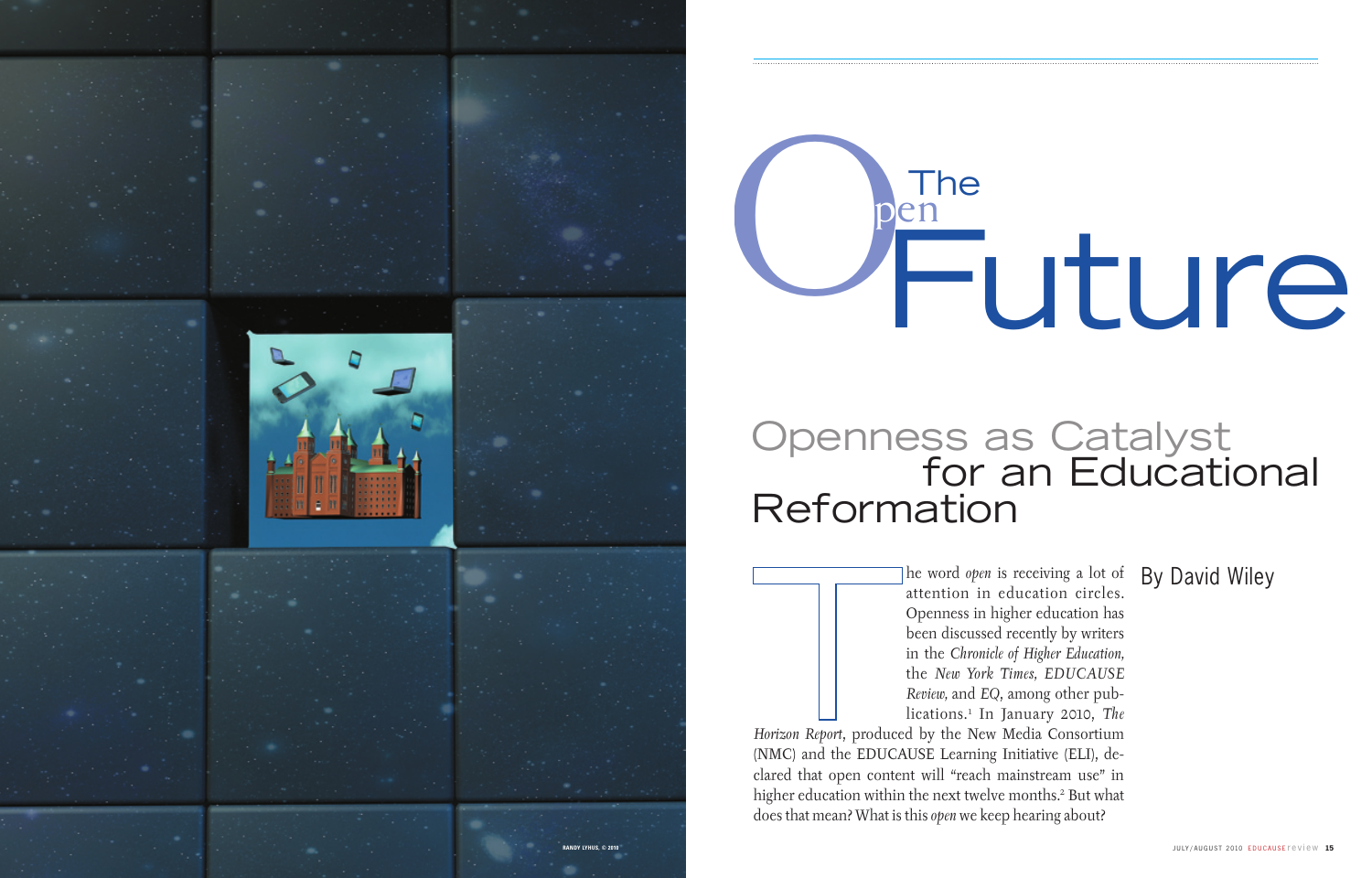## The Internet now makes it possible for digital expressions of knowledge to have the same magical, nonrivalrous quality as knowledge itself.

For over a decade, *open* has been used as an adjective to modify a variety of nouns that describe teaching and learning materials. For example, open content, open educational resources, open courseware, and open textbooks are all part of the current higher education discourse. In this context, the adjective *open* indicates that these textbooks and other teaching and learning resources are provided for free under a copyright license that grants a user permission to engage in the "4R" activities:

- n *Reuse:* the right to reuse the content in its unaltered/verbatim form (e.g., make a backup copy of the content)
- *Revise:* the right to adapt, adjust, modify, or alter the content itself (e.g., translate the content into another language)
- *Remix:* the right to combine the original or revised content with other content to create something new (e.g., incorporate the content into a mashup)
- *Redistribute:* the right to share copies of the original content, the revisions, or the remixes with others (e.g., give a copy of the content to a friend)<sup>3</sup>

Although the modified nouns (content, resources, courseware, textbooks) differ from one another, the actions that operationalize the concept of openness are the same. They are acts of generosity, sharing, and giving.

### **The Role of Openness**

For the authors of content, resources, courseware, or textbooks, being open is about overcoming the inner two-yearold who constantly screams: "Mine! You can't have it! It's MINE!" Unfortunately, modern law and college/university policy tend to enable this bad behavior, allowing us to shout "Mine!" ever more loudly, to stomp our feet with ever less self-control, and to hit each other with ever harder and sharper toys. Throughout our tantrums, society soothingly whispers that unbridled selfishness is a natural and therefore appropriate feeling. Regrettably, some educators and administrators have allowed themselves to be swayed by the siren song: "It's OK. Be stingy with your lecture notes. Don't share your slides. They're *yours*. Sue those students who posted their class notes online. It's legal. Go ahead." By contrast, the idea of openness reminds us of what we knew intuitively before society gave us permission to act monstrously toward one another.

I'm frequently asked: "What is the appropriate role of openness in education?" I find the question to be deeply troubling and insidious. The question implies that openness might play any of several roles in the educational enterprise—a core or a peripheral role, a large or a small role. The question subtly distracts people from seeing that openness is the *sole* means by which education is effected. If a teacher is not *sharing* what he or she knows, there is no education happening.

In fact, those educators who share the most thoroughly of themselves with the greatest proportion of their students are the ones we deem successful. Does every single student come out of a class in possession of the knowledge and skills the teacher tried to share? In other words, is the teacher a successful sharer? If so, then the teacher is a successful educator. If attempts at sharing fail, then the teacher is a poor educator. Education is sharing. Education is about being open.

## **How Sharing Is Changed by New Technology**

Knowledge has the magical property of being nonrivalrous—meaning that teachers can share their expertise without losing it. As Thomas Jefferson stated in his famous comparison of knowledge and fire: "He who receives an idea from me, receives instruction himself without lessening mine; as he who lights his taper at mine, receives light without darkening me." If teachers had to make the sacrifice of unlearning an idea in order to share it with their students, the progress of society would be slow indeed.

However, whereas knowledge can be given without being given away, external expressions of knowledge cannot. When the book I need is missing from the university library shelves, I can't read it until someone returns it. When my wife gets to the newspaper in the morning before I do, I have to wait. At least that's the way the world worked until a few years ago. The Internet now makes it possible for digital expressions of knowledge to have the same magical, nonrivalrous quality as knowledge itself. While I'm waiting for that book to be put back on the shelf, a hundred thousand people are reading the online version of the book simultaneously. While I'm waiting for my wife to finish reading the newspaper, a million people are reading the CNN.com website simultaneously. For the first time in the history of humanity, external expressions of what we know are on an equal footing with knowledge itself. Like the flame of Franklin's candle, both ideas and their expressions can now be given without being given away.

This ability to give expressions of knowledge without giving them away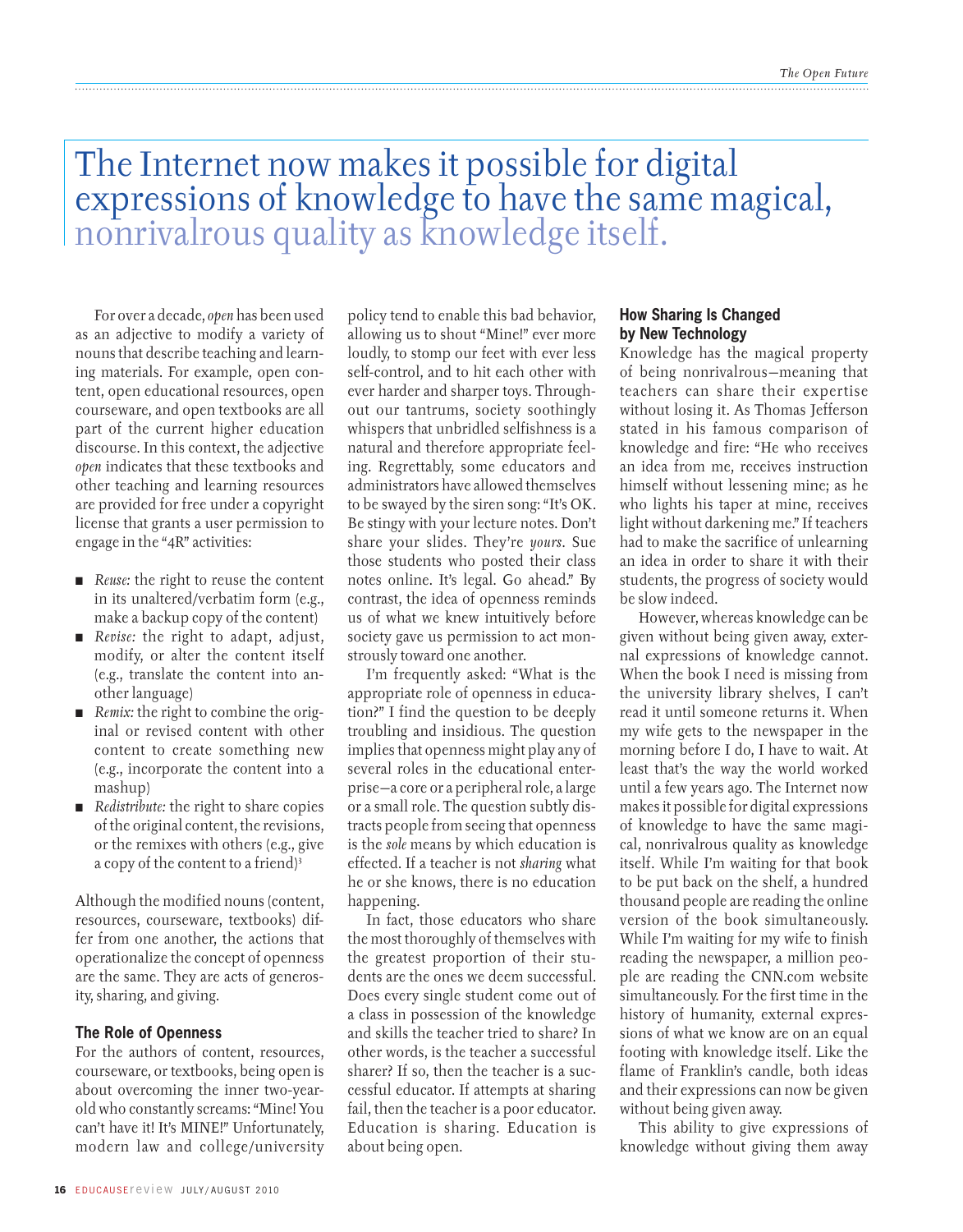## Even though evidence of outdated thinking is all around us in higher education, demand for education continues to grow at an unbelievable rate.

provides us with an unprecedented capacity to share—and thus an unprecedented ability to educate.4

#### **A Lesson from History**

Technology never appears on stage alone. Technology always plays opposite its nemesis: policy. And the pair have quite the stormy history.

The 15th century saw what many have argued to be the greatest technological advance of the millennium: Gutenberg's combination of metallic movable type with the printing press. In contrast to this new capability to produce books, leaflets, and other expressions quickly and inexpensively, the 15th century also saw restrictions on the distribution of information—restrictions that make a global DMCA (or even the pending ACTA) seem like a parade of rainbow sparkle ponies.

Gutenberg's masterwork was a 42-line-per-page edition of the Bible in Latin, yet the common people of the time remained desperate for access to a vernacular edition of the scriptures they could actually read. Rather than utilize the new capabilities afforded by the printing press to provide meaningful access to the word of God, the church instead used the efficiencies of the press to ramp up production of indulgences (papers that could be purchased in order to have one's sins or the sins of a deceased ancestor forgiven), while effecting policies outlawing the possession or memorization of the scriptures in the vernacular. For example, 15th-century English law read: "Whosoever reads the Scriptures in the mother tongue, shall forfeit land, cattle, life, and goods from their heirs forever, and so be condemned for heretics to God, enemies to the crown, and most arrant traitors to the land." Thirty-nine people were hanged for violation of this law during the first year it was in force.<sup>5</sup> Capability plus demand had produced a thriving underground market—in this case, a market for pirated Bibles.

#### **Applying the Lesson to Today**

The collision of powerful new information technology, outdated policy, and overwhelming demand in the 15th century contributed significantly to the series of major historical events we now call the Reformation. Today, even as new media and technology provide mindboggling capabilities for sharing and education, we occasionally still run into outdated policies and ways of thinking. Information technology is sometimes turned against itself and is made to conceal, restrict, withhold, and delete. For example, a course management system like Blackboard theoretically has the potential to greatly improve educators' capacity to share. Instead, many CMSs take the approach of hiding educational materials behind passwords and regularly deleting all student-contributed course content at the end of the term. If Facebook worked like Blackboard, every fifteen weeks it would delete all your friends, delete all your photographs, and unsubscribe you from all your groups. The conceal-restrict-withhold-delete strategy is not a way to build a thriving community of learning.

In another example of outdated thinking, in 2008 a Florida professor began legal proceedings against the owner of a company that sells students' notes, claiming that students' notes taken during his lecture were derivative works that infringed on his copyright.<sup>6</sup> If we continue down this path, faculty will soon be asking students to sign nondisclosure agreements (NDAs) before registering for classes—as if the contents of the periodic table, the rules of choral arranging, or the law of supply and demand were some kind of trade secrets. What is the impact on learning when teachers knowingly withhold, conceal, and restrict access to knowledge or its representations? Conversely, what is the comparative impact on learning when teachers share, give, and are generous with access to knowledge and its representations? Perhaps most important, what is our primary interest as educators: facilitating student learning or commercializing what we know? If our primary interest is facilitating student learning, then education is our field. If commercializing what we know is our primary interest, then we shouldn't be educators.

Even though evidence of outdated thinking is all around us in higher education, demand for education continues to grow at an unbelievable rate. There are currently around 120 million students in higher education worldwide. In the coming decades, experts estimate an increase of an additional 150 million students in the world's poorest countries—more than doubling the number of students seeking higher education worldwide. In India alone, two new universities would have to be built and opened each week over the next twenty-five years to meet demand.7 And while this demand is growing, higher education's funding is shrinking.

In short, higher education finds itself using radical new technology in backward ways, reinforcing outdated ways of thinking with law and institutional policy, and remaining unable to satisfy rapidly increasing popular demand. Sound familiar? Higher education appears to be pitched on the edge of its own Reformation.